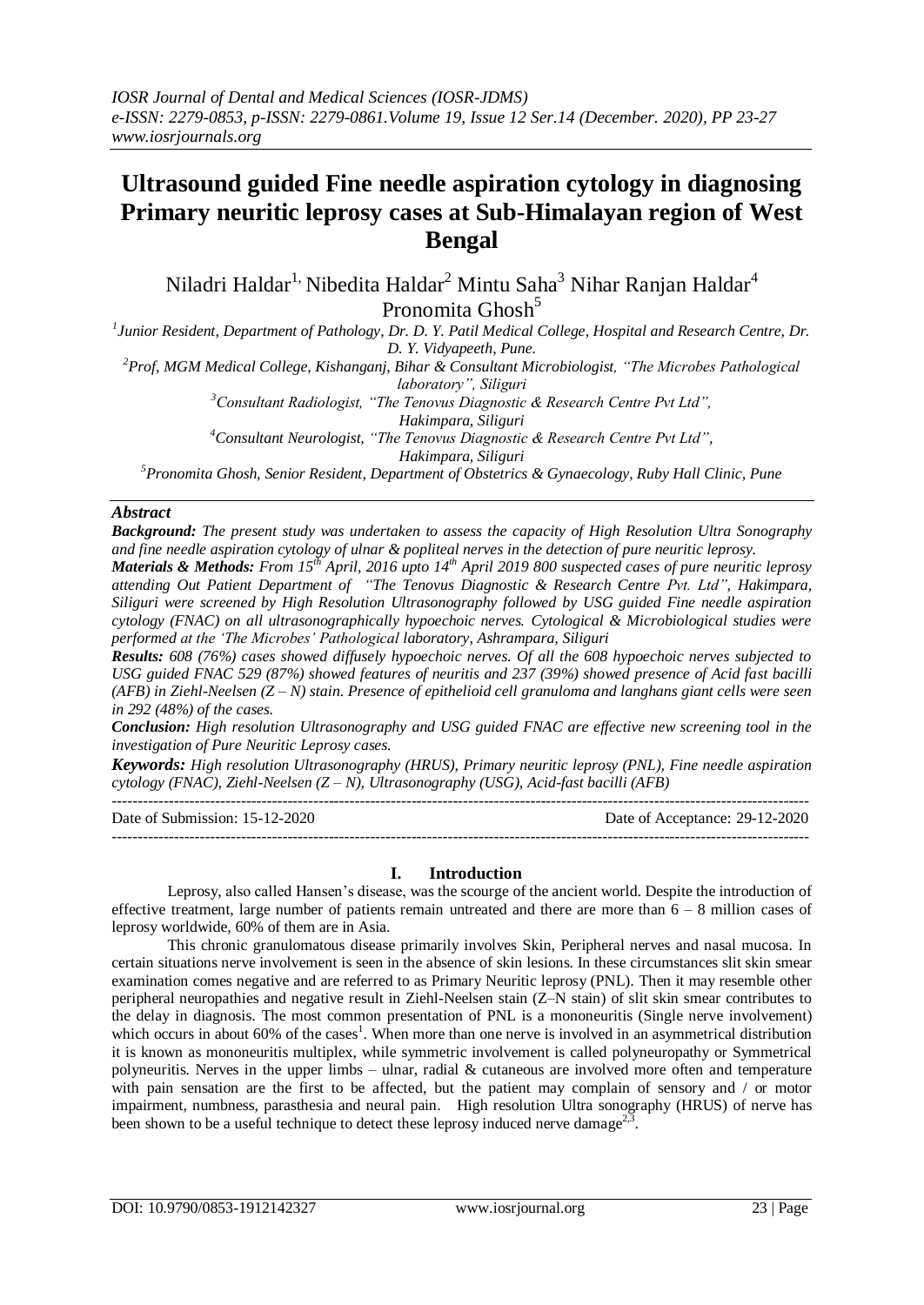## **II. Materials and Methods**

A prospective ongoing study has been carried out over a period of three years since 15<sup>th</sup> April, 2016 upto 14<sup>th</sup> April 2019 on a total of eight hundred (800) cases of clinically suspected primary neuritic leprosy attending out patient Dept. of "The Tenovus Diagnostic & Research Centre Pvt, Ltd", Hakimpara, Siliguri. All the cases were referred to Ultrasonography (USG) Dept of "Tenovus Diagnostic & Research Centre", Hakimpara, Siliguri for HRUS. Common cases of neuritis like Diabetes & Vasculitis were excluded from the study. The patients belonged to Siliguri and the surrounding areas like Sikkim, Darjeeling, Mirik, Naxalbari, Coochbehar, Jalpaiguri. Suspected peripheral nerves in the extremities were scanned by HRUS – model no. Siemens XP 300 Premium edition using VF -  $10 - 5$  MHZ linear probe. Only ulnar nerves & lateral popliteal nerves were scanned according to the limbs involved.

USG was done in prone position with both hands in internal rotation  $\&$  extension at elbow for ulnar nerve. Lateral popliteal nerves were screened in popliteal fossa in extension. USG criteria noted were thickness of nerves, echogenicity, nodularity, intra and peri-neural collections. The nerves on HRUS were mentioned as hypoechoic when they showed more hypoechoic echotexture in comparison with adjacent muscles. The nerves were mentioned as normal when the echogenicity of nerves was less than a tendon  $\&$  more than a muscle. Only the hypoechoic nerves were subjected to ultra sound guided Fine Needle Aspiration Cytology (FNAC). Aspiration was carried out by 22 gauge needle fitted on a 10 ml syringe inserted along the length of the nerve. Adequate aspirates were collected and processed. Cytological smears from the aspirates were stained and read for cellularity, their arrangement and presence of acid fast bacilli (AFB). All these tests were performed at "The Microbes pathological laboratory", Ashrampara, Siliguri

The Socioeconomic and literacy data of patients were also noted simultaneously.

### **III. Results**

HRUS of nerves was done in 800 cases, out of which independently of ulnar nerves, popliteal nerves and combinedly cases of both ulnar nerves & popliteal nerves were evaluated.

608 (76%) cases showed diffusely hypoechoic echotexture of nerves image and 192 (24%) cases showed normal echotexture. 195 (32%) hypoechoic nerves showed nodularity along the segment image & 55 (9%) showed nerve abscess. Highest numbers fell in  $40 - 50$  years of age group. 592 (74%) were from Non BPL (Below Poverty line) group. Male preponderance was noted. The average maximum thickness of nerves was more in hypoechoic nerves as against normal nerves. Of all the 608 hypoechoic nerves subjected to USG guided FNAC, 529 (87%) showed features of neuritis and 237 (38.9%) showed presence of AFB in Z-N stain. Smears revealed nerve fibres infiltrated by chronic inflammatory cells in all the hypoechoic nerves, presence of epithelioid cell granulomas & langhans giant cells in 292 (48% )of the cases.

## **IV. Discussion**

If skin patches and presence of AFB were the only criteria used for diagnosis of leprosy, it is obvious that all the cases of Primary neuritic leprosy (PNL) which constitute a good percentage of all leprosy patients would be missed. Hence retaining PNL as a distinct type of leprosy is important for leprosy programme. The fact that skin lesions are noted to occur in upto 20% of PNL over months and years of observation indicates that this is a form of leprosy with initial pronounced nerve trunk involvement followed by cutaneous manifestations in a good proportion of cases. In other words categorizing PNL as a distinct group and clinically diagnosing these cases early equates to identifying leprosy before the skin is involved. Such early identification of PNL and its treatment is of great benefit to the patient as it limits the extent and progression of nerve damage & resulting disability. The only limitation of this technique is that a negative aspirate does not rule out leprosy.

Development of new hardware & software in medical imaging like HRUS is attempting at imaging of many smaller structures like skin, nail bed, nerves etc. Solbiati et al<sup>4</sup> presented with first papar on HRUS of recurrent laryngeal nerve. Fornage et al<sup>5</sup> gave more detailed imaging of peripheral nerves in extremities. Last two decades showed increase emphasis on HRUS of nerves. Simultaneous comparison of HRUS with electrophysiological studies & Histopathological studies were also tried<sup>6,7</sup>. One article suggests USG guided FNAC may be substituted for open nerve Biopsy<sup>8</sup>. Pathological changes in the nerves can be demonstrated by nerve enlargement & increased hypoechogenicity. HRUS can pickup many types of nerve patterns. High Resolution Ultrasonography can also be incorporated as a bedside tool for Neuro muscle Ultrasound examination.

In the recent years FNAC of suspected nerves showed good pickup rate. In our study out of 800 clinically suspected cases of PNL 76% showed positive features on HRUS of which 87% were positive on cytological evaluation (USG guided FNAC done) establishing a good correlation.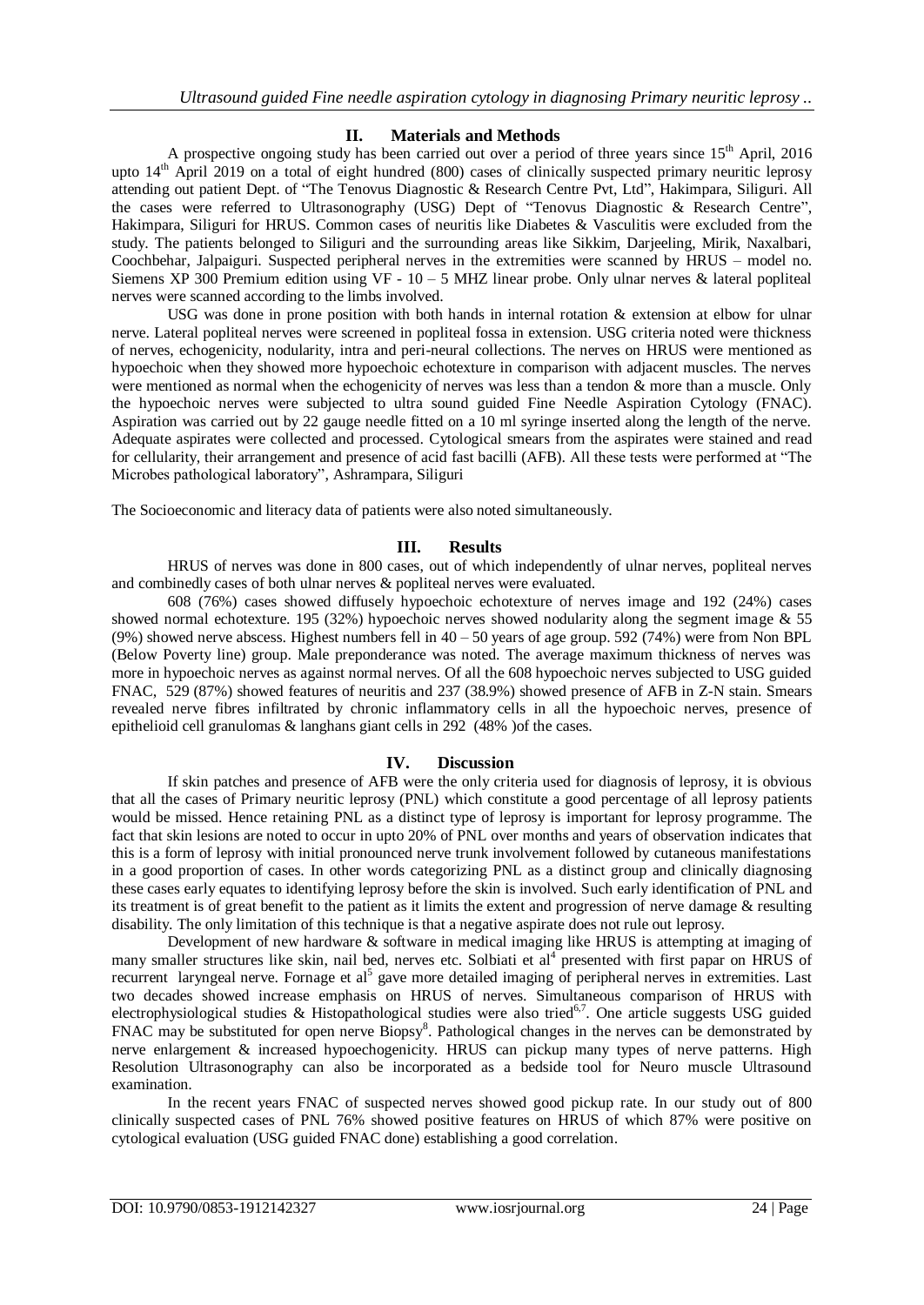As the WHO 2000 programme of global elimination of leprosy failed more concerns were raised.<sup>9</sup> WHO 2005 programme did suggest various steps, which still showed various lacunae.<sup>10</sup> Though the data published by WHO in successive years show reducing prevalence rates there is more to do in the field as the clinical screening of PNL cases may show wider inter-observer reliability. The cases of PNL are to be highly suspected in doubtful neuropathies & there is a need for acute awareness. Our study showed the presence of PNL more in non-BPL category and it may explain more people are out of the surveys conducted by health agencies. Practically there is problem to convince the patient who has PNL in absence of skin lesions. There is also growing concept of evidence based medicine which thus necessitates to have a more methodical approach & more tools to screen & diagnose PNL.

High Resolution Ultrasonography is of proven value in visualizing structured changes of major nerve trunks in all types of leprosy.<sup>11</sup> The increased blood flow and vascularity observed on ultrasound were correlated with oedema & vascularity cytologically showing that ultrasound could be non-invasive tool to recognize neuritis and to indicate the need for corticosteroid therapy to prevent permanent nerve damage associated with reactions.<sup>12</sup> FNAC is a safe, less invasive and briefer procedure as composed to nerve biopsy for the diagnosis of PNL

| Table 1                                                             |
|---------------------------------------------------------------------|
| Geographical distribution of all 800 Primary neuritic leprosy cases |

| Siliguri     | 280 |
|--------------|-----|
| Naxalbari    | 139 |
| Coochbehar   | 58  |
| Darjeeling   | 39  |
| Jalpaiguri   | 62  |
| Mirik        | 121 |
| Sikkim       | 101 |
| <b>Total</b> | 800 |

**Table 2**

**Distribution of Hypoechoic & normal ecotexture of nerves among with 800 patients**

| Hypoechoic echotexture of nerve image | 608 (76%) |
|---------------------------------------|-----------|
| Normal echotexture of nerve image     | 192 (24%) |

| Table 3<br>Distribution of Different pathological changes among 608 hypoechoic nerves |             |  |
|---------------------------------------------------------------------------------------|-------------|--|
|                                                                                       |             |  |
|                                                                                       |             |  |
| nerve abscess                                                                         | 55 (9%)     |  |
|                                                                                       |             |  |
| <b>Features of Neuritis</b>                                                           | 529 (87%)   |  |
|                                                                                       |             |  |
| AFB                                                                                   | 237 (38.9%) |  |
|                                                                                       |             |  |
| Epithelioid cell granuloma & Langhans giant cells.                                    | 292 (48%)   |  |
|                                                                                       |             |  |

**Table 4**

#### **Socioeconomic status of all the 800 patients suspected primary neuritic leprosy cases**

| BPL card holder     | 208 (26%)  |
|---------------------|------------|
| Non BPL card holder | 592 (74%)  |
| Total               | 800 (100%) |
|                     |            |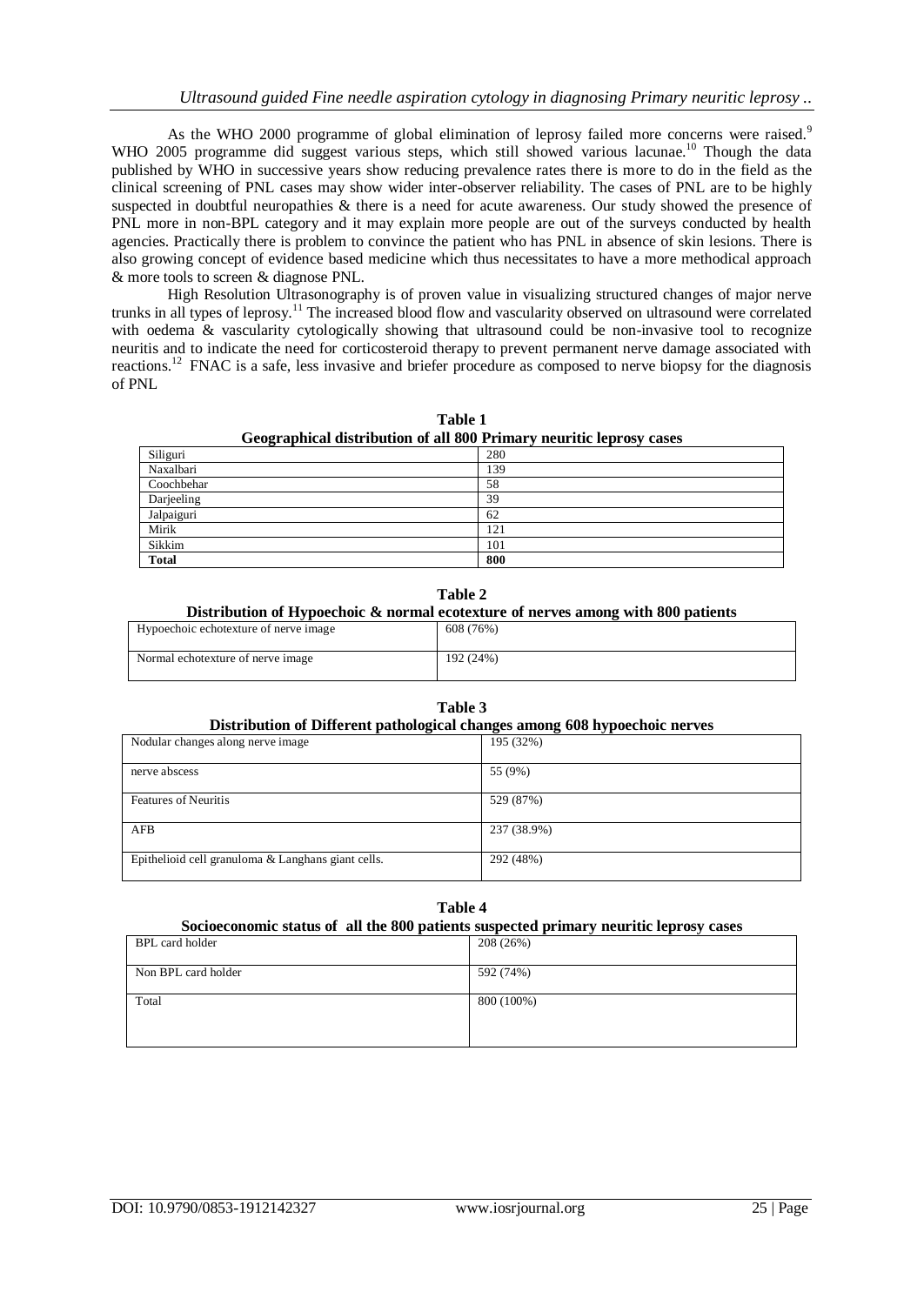

**Ultrasonography & Colour doppler image of ulnar nerve showing thickened and hypoechoic texture**



**FNAC finding - chronic inflammatory changes of hypoechoic nerve (Low power)**